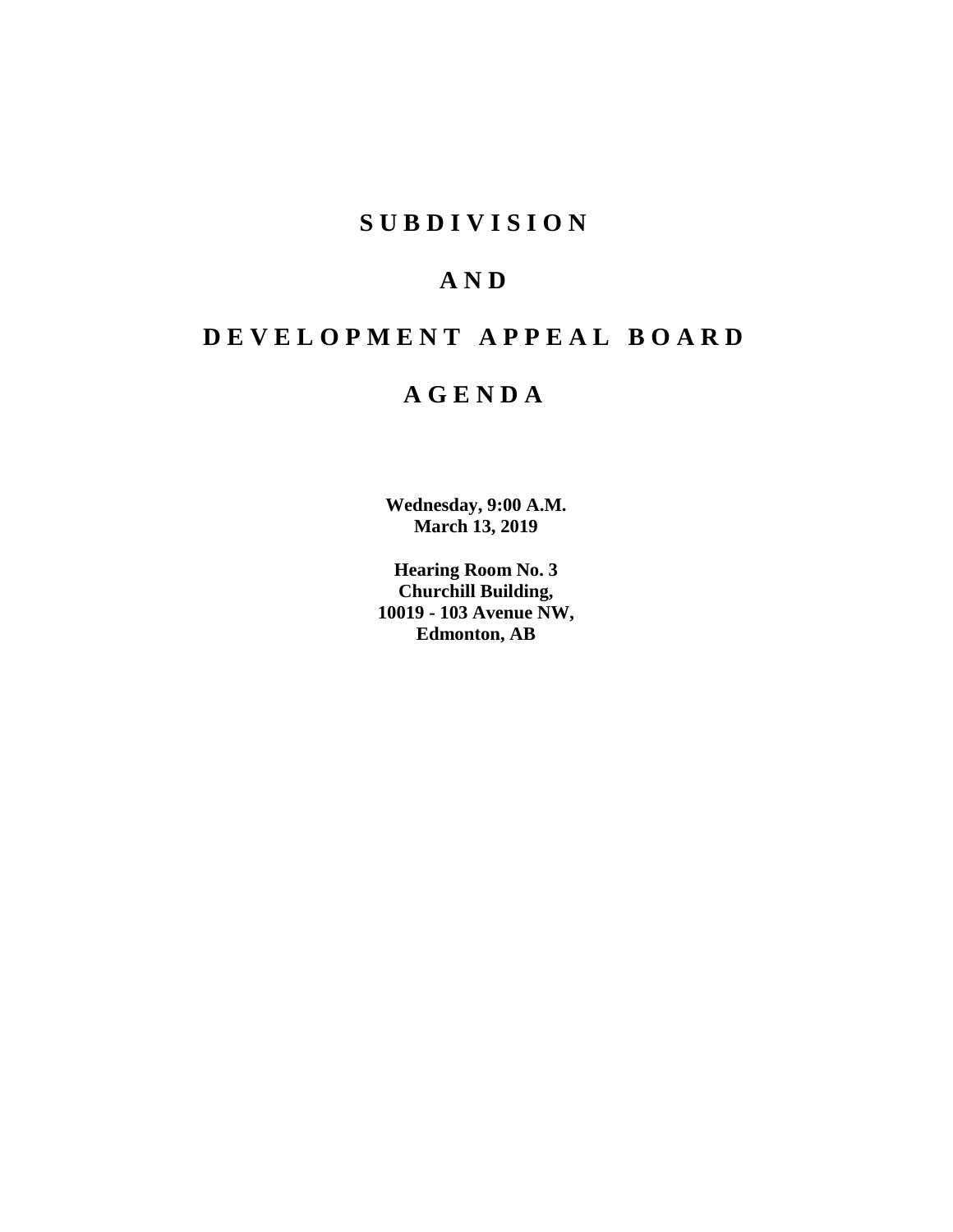# **SUBDIVISION AND DEVELOPMENT APPEAL BOARD HEARING ROOM NO. 3**

| 9:00 A.M. | $SDAB-D-19-029$ | Fire & Flower Inc. VS. Canndara Canada Inc.                                  |
|-----------|-----------------|------------------------------------------------------------------------------|
|           |                 | Change the use from General Retail Stores to<br><b>Cannabis Retail Sales</b> |
|           |                 | 11404 - Jasper Avenue NW<br>Project No.: 296169793-001                       |
|           |                 |                                                                              |

*NOTE: Unless otherwise stated, all references to "Section numbers" refer to the authority under the Edmonton Zoning Bylaw 12800.*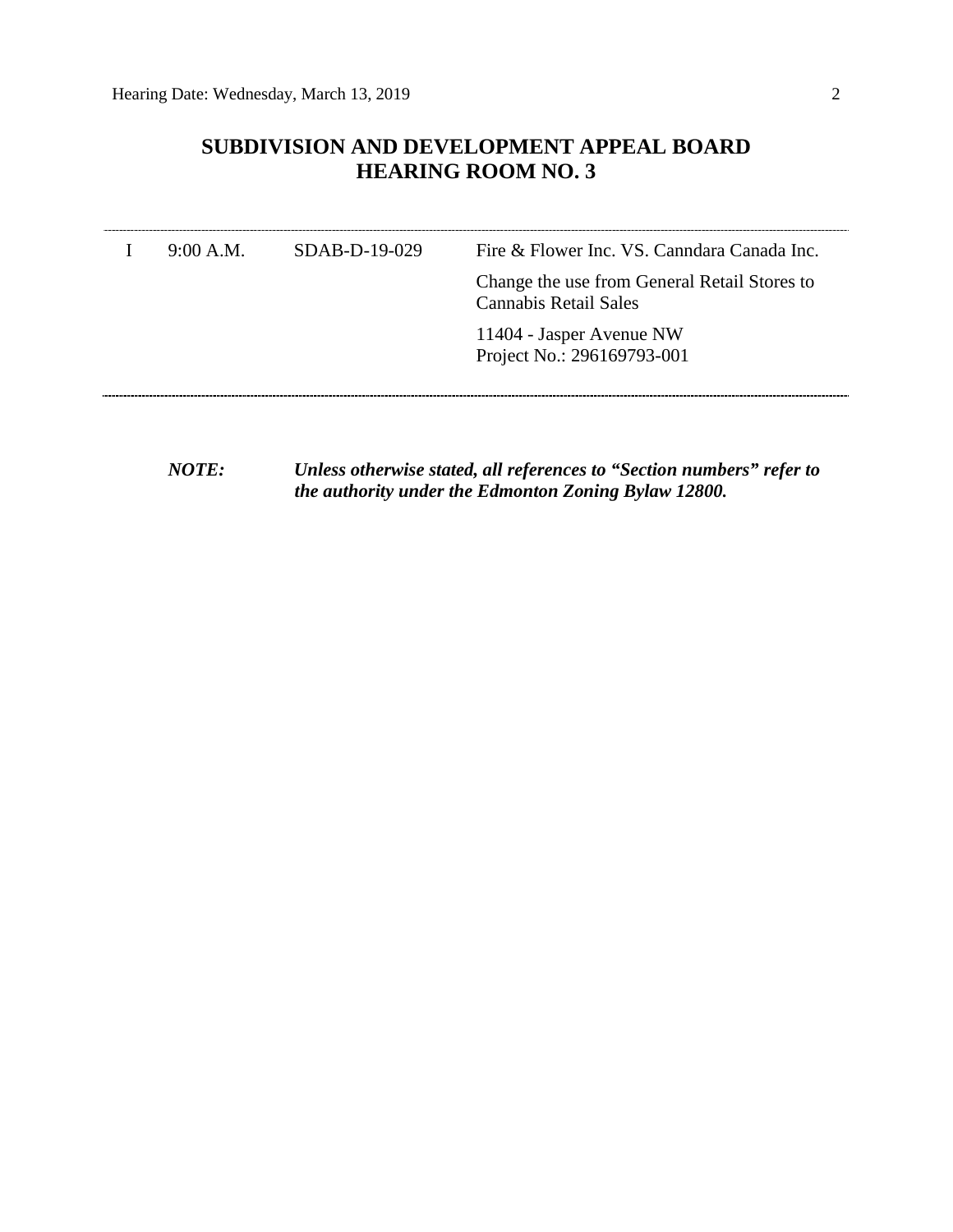| <b>ITEM I: 9:00 A.M.</b> |                                                                                                | FILE: SDAB-D-19-029                                                                      |  |  |  |  |  |
|--------------------------|------------------------------------------------------------------------------------------------|------------------------------------------------------------------------------------------|--|--|--|--|--|
|                          | AN APPEAL FROM THE DECISION OF THE DEVELOPMENT OFFICER BY AN<br><b>ADJACENT PROPERTY OWNER</b> |                                                                                          |  |  |  |  |  |
|                          | <b>APPELLANT:</b>                                                                              | Fire & Flower Inc.                                                                       |  |  |  |  |  |
|                          | <b>APPLICATION NO.:</b>                                                                        | 296169793-001                                                                            |  |  |  |  |  |
|                          | <b>APPLICATION TO:</b>                                                                         | Change the use from General Retail Stores<br>to Cannabis Retail Sales.                   |  |  |  |  |  |
|                          | <b>DECISION OF THE</b><br>DEVELOPMENT AUTHORITY:                                               | Approved with conditions                                                                 |  |  |  |  |  |
|                          | <b>DECISION DATE:</b>                                                                          | January 23, 2019                                                                         |  |  |  |  |  |
|                          | <b>DATE OF APPEAL:</b>                                                                         | February 12, 2019                                                                        |  |  |  |  |  |
|                          | <b>RESPONDENT:</b>                                                                             | Canndara Canada Inc.                                                                     |  |  |  |  |  |
|                          | MUNICIPAL DESCRIPTION<br>OF SUBJECT PROPERTY:                                                  | 11404 - Jasper Avenue NW                                                                 |  |  |  |  |  |
|                          | <b>LEGAL DESCRIPTION:</b>                                                                      | Plan B3 Blk 14 Lots 78-79                                                                |  |  |  |  |  |
|                          | ZONE:                                                                                          | DC1 (Oliver Area Redevelopment Plan -<br>Area 8) Direct Development Control<br>Provision |  |  |  |  |  |
|                          | <b>OVERLAY:</b>                                                                                | N/A                                                                                      |  |  |  |  |  |
|                          | <b>STATUTORY PLAN:</b>                                                                         | Oliver Area Redevelopment Plan                                                           |  |  |  |  |  |
|                          |                                                                                                |                                                                                          |  |  |  |  |  |

# *Grounds for Appeal*

The Appellant provided the following reasons for appealing the decision of the Development Authority:

- 1. The triage process adopted by the Development Authority for the consideration of development permit applications was not authorized by law;
- 2. The triage process adopted by the Development Authority for the consideration of development permit applications was not reasonably and fairly implemented;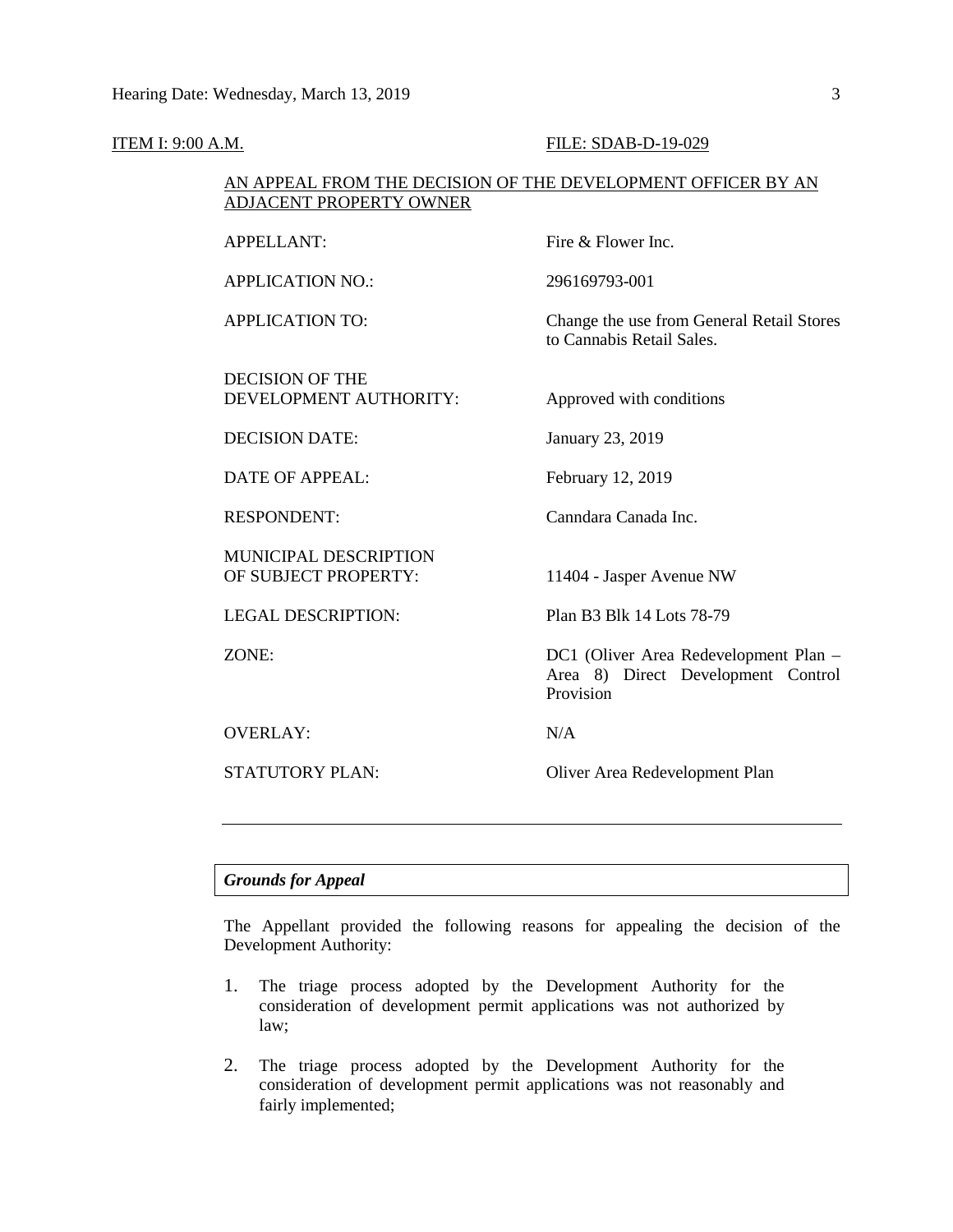- 3. The triage process adopted by the Development Authority for the consideration of the development permit application was an improper exercise of the Development Authority's discretion;
- 4. The Development Authority misled the Appellant with respect to the proper email address to which development applications were to be sent;
- 5. The development application was wrongly considered by the Development Authority before the development application of the Appellant;
- 6. The development permit application was non-compliant and incomplete, in particular, it did not include the narrative required under section 710.5 of the Edmonton Zoning Bylaw 12800.
- 7. Development permit was deemed refused pursuant to Section 684 of the Municipal Government Act by reason of the passage of more than 40 days from the development authority's Notice of Completeness dated October 26, 2018.

### *General Matters*

### **Appeal Information:**

The *Municipal Government Act*, RSA 2000, c M-26 states the following:

#### **Grounds for Appeal**

**685(1)** If a development authority

- (a) fails or refuses to issue a development permit to a person,
- (b) issues a development permit subject to conditions, or
- (c) issues an order under section 645,

the person applying for the permit or affected by the order under section 645 may appeal to the subdivision and development appeal board.

**(2)** In addition to an applicant under subsection (1), any person affected by an order, decision or development permit made or issued by a development authority may appeal to the subdivision and development appeal board.

**(3)** Despite subsections (1) and (2), no appeal lies in respect of the issuance of a development permit for a permitted use unless the provisions of the land use bylaw were relaxed, varied or misinterpreted or the application for the development permit was deemed to be refused under section 683.1(8).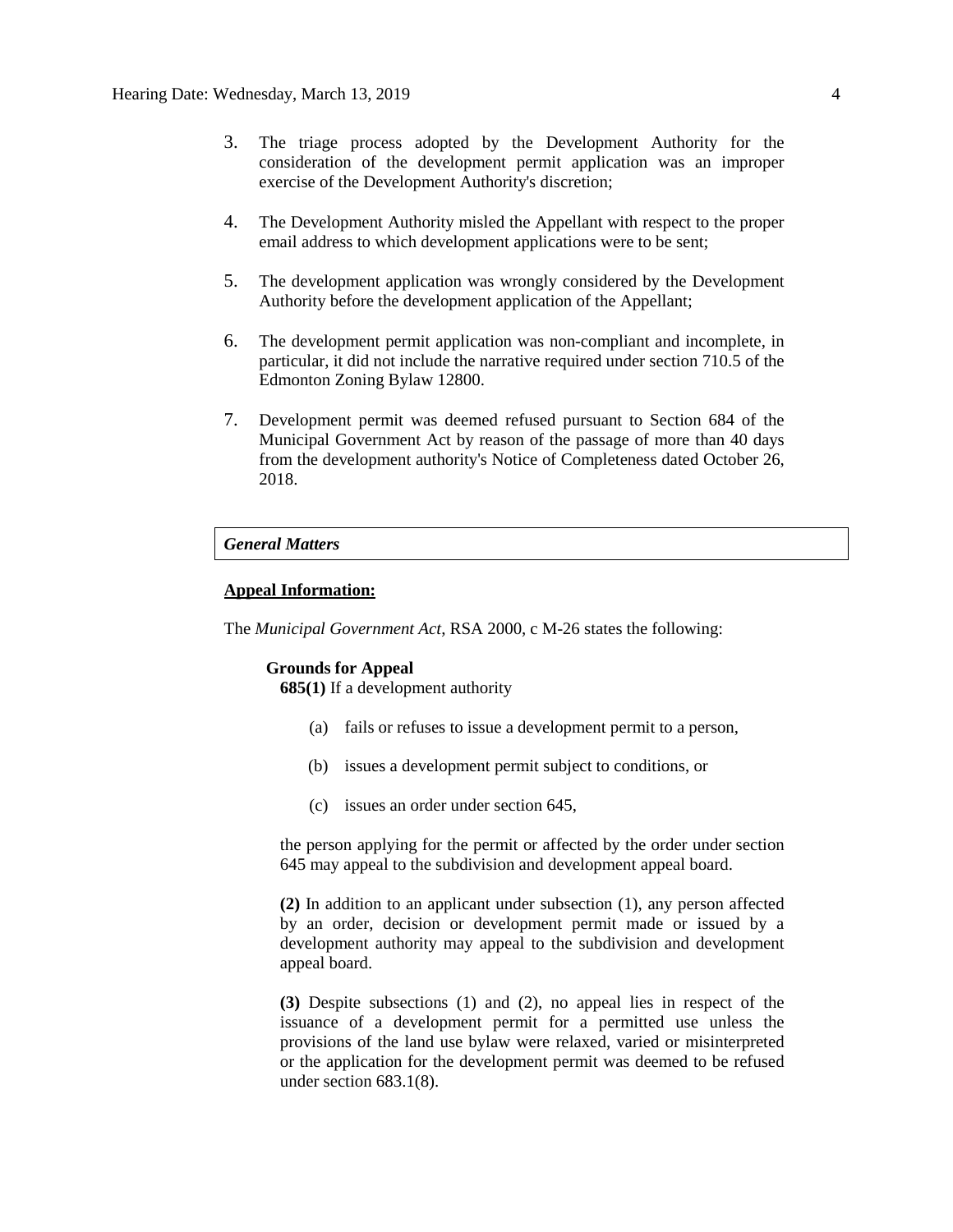#### **Appeals**

**686(1)** A development appeal to a subdivision and development appeal board is commenced by filing a notice of the appeal, containing reasons, with the board,

- (a) in the case of an appeal made by a person referred to in section 685(1)
	- (i) with respect to an application for a development permit,
		- (A) within 21 days after the date on which the written decision is given under section 642, or
		- (B) if no decision is made with respect to the application within the 40-day period, or within any extension of that period under section 684, within 21 days after the date the period or extension expires,

or

- (ii) with respect to an order under section 645, within 21 days after the date on which the order is made, or
- (b) in the case of an appeal made by a person referred to in section 685(2), within 21 days after the date on which the notice of the issuance of the permit was given in accordance with the land use bylaw.

**685(4)** Despite subsections (1), (2) and (3), if a decision with respect to a development permit application in respect of a direct control district

- (a) …
- (b) is made by a development authority, the appeal is limited to whether the development authority followed the directions of council, and if the subdivision and development appeal board finds that the development authority did not follow the directions it may, in accordance with the directions, substitute its decision for the development authority's decision.

# **General Provisions of the DC1 (Oliver Area Redevelopment Plan – Area 8) Direct Development Control Provision (the "DC1"):**

Under section 15.9.3(e), **Cannabis Retail Sales** is a **Listed Use** in the **DC1**.

Section 15.9.2 states that the **Rationale** of the **DC1** is:

To provide for a range of uses, with the objective of promoting the continuing development of a pedestrian oriented commercial strip in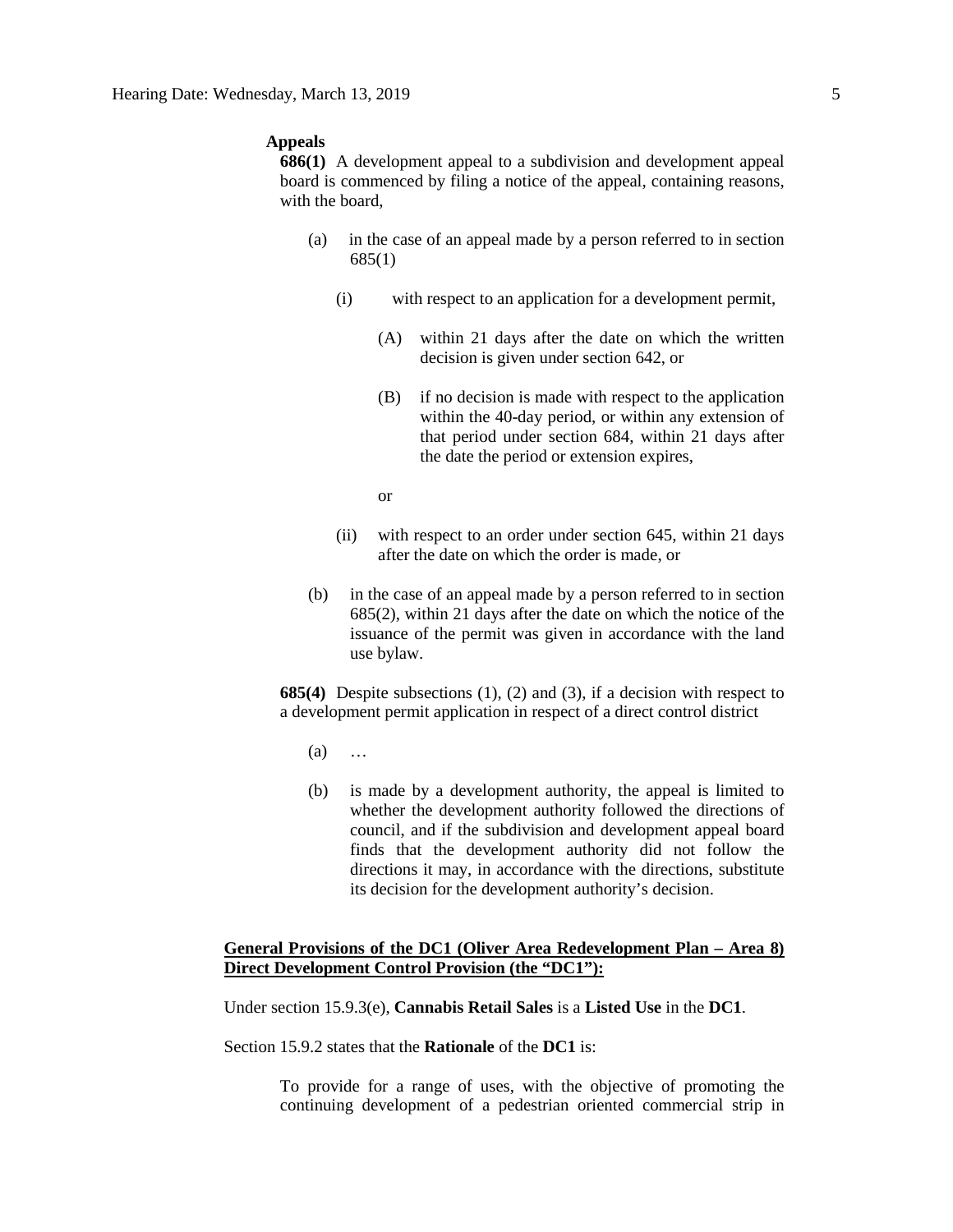terms of land use activities and design elements. The district also provides opportunity for the inclusion of residential uses above the ground floor level.

#### **General Provisions from the** *Edmonton Zoning Bylaw:*

Under section 7.4(9), **Cannabis Retail Sales** means:

development used for the retail sale of Cannabis that is authorized by provincial or federal legislation. This Use may include retail sales of Cannabis accessories. This Use does not include Cannabis Production and Distribution.

Under section 6.1, **Cannabis** means:

a cannabis plant and anything referred to in subsection (a) of this definition but does not include anything referred to in subsection (b) of this definition:

- a. Cannabis includes:
	- i. any part of a cannabis plant, including the phytocannabinoids produced by, or found in, such a plant, regardless of whether that part has been processed or not, other than a part of the plant referred to in subsection (b) of this definition.
	- ii. any substance or mixture of substances that contains or has on it any part of such a plant;
	- iii. any substance that is identical to any phytocannabinoid produced by, or found in, such a plant, regardless of how the substance was obtained.
- b. Notwithstanding subsection (a) of this definition, Cannabis does not include:
	- i. a non-viable seed of a cannabis plant;
	- ii. a mature stalk, without any leaf, flower, seed or branch, of such plant;
	- iii. fibre derived from a stalk referred in subsection (b)(ii) of this definition; and
	- iv. the root or any part of the root of such a plant.

Section 12.3 provides the following with respect to *Class A Permitted Developments*: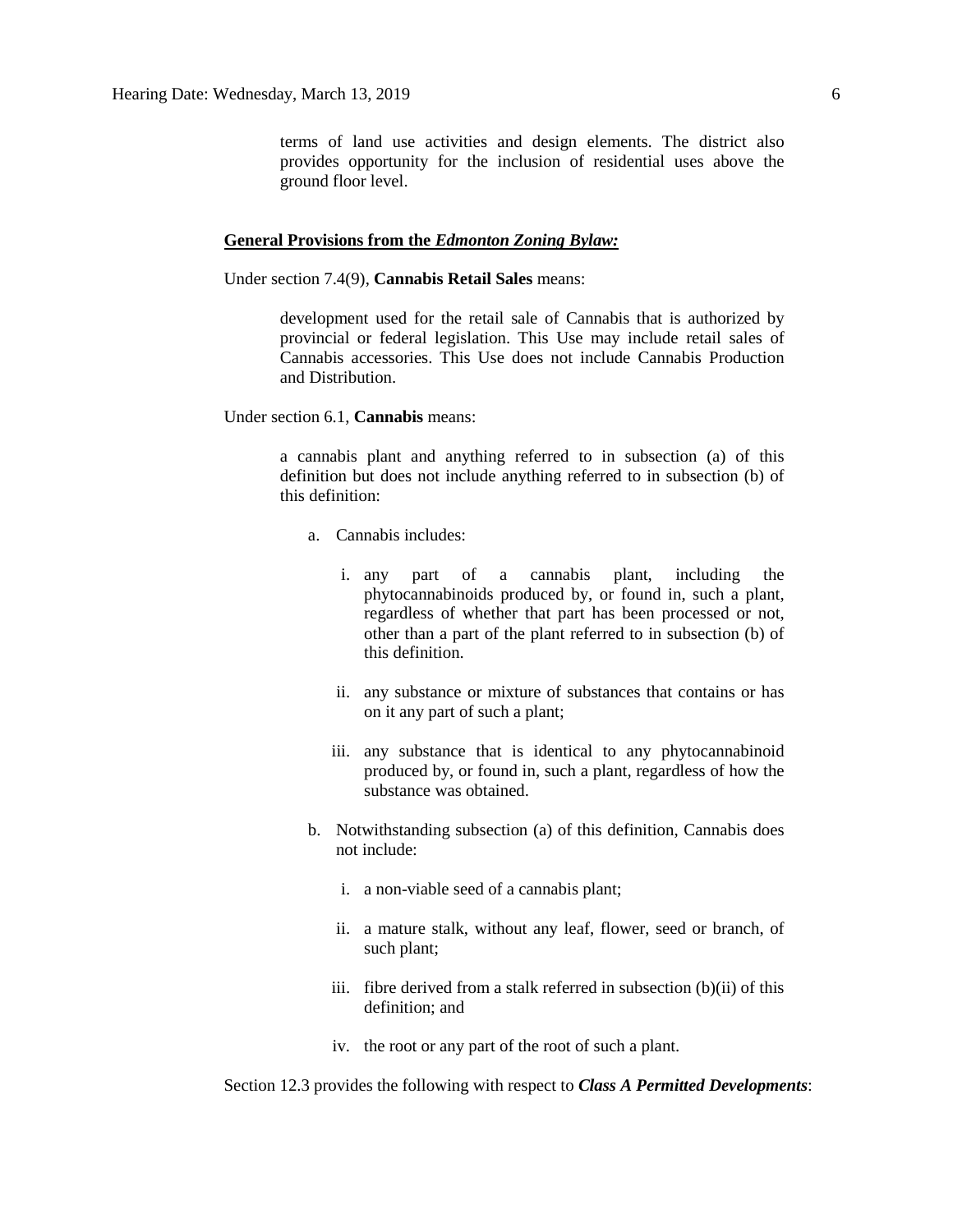1. This class includes all developments for which applications are required and are for a Permitted Use or Accessory building or activities and the Development Permit Application complies in all respects to the regulations of this Bylaw. Applications for Signs, Accessory functions and the occupancy of existing buildings on Sites regulated by a Direct Control Provision and conforming to that provision shall also be considered a Class A Permitted Development.

#### Section 12.4 provides the following with respect to *Class B Discretionary Developments*:

1. This class includes all developments for which applications are required and are for a Discretionary Use or require a variance to any of the regulations of this Bylaw. This class of Development Permit also includes all applications on Sites designated Direct Control not noted in [Section 12.3.](https://webdocs.edmonton.ca/InfraPlan/zoningbylaw/ZoningBylaw/Part1/Administrative/12_3_Class_A_Permitted_Development.htm)

## *Section 70 – Cannabis Retail Sales (amended February 25, 2019)*

- 1. Any Cannabis Retail Sales shall not be located less than 200 m from any other Cannabis Retail Sales. For the purposes of this subsection only:
	- a. the [200 m](javascript:void(0);) separation distance shall be measured from the closest point of the Cannabis Retail Sales Use to the closest point of any other approved Cannabis Retail Sales Use;
	- b. A Development Officer shall not grant a variance to reduce the separation distance by more than  $20 \text{ m}$  in compliance with [Section 11;](https://webdocs.edmonton.ca/InfraPlan/zoningbylaw/ZoningBylaw/Part1/Administrative/11__Authority_and_Responsibility_of_the_Development_Officer.htm) and
	- c. The issuance of a Development Permit which contains a variance to separation distance as described in  $70(1)(b)$  shall be issued as a Class B Discretionary Development.
- 2. Any Site containing Cannabis Retail Sales shall not be located less than:
	- a. [200 m](javascript:void(0);) from any Site being used for a public library, at the time of the application for the Development Permit for the Cannabis Retail Sales; and
	- b. [100 m](javascript:void(0);) from any Site being used for Community Recreation Services Use, a community recreation facility or as public lands at the time of application for the Development Permit for the Cannabis Retail Sales.
- 3. For the purposes of subsection 2:
	- a. separation distances shall be measured from the closest point of the subject Site boundary to the closest point of another Site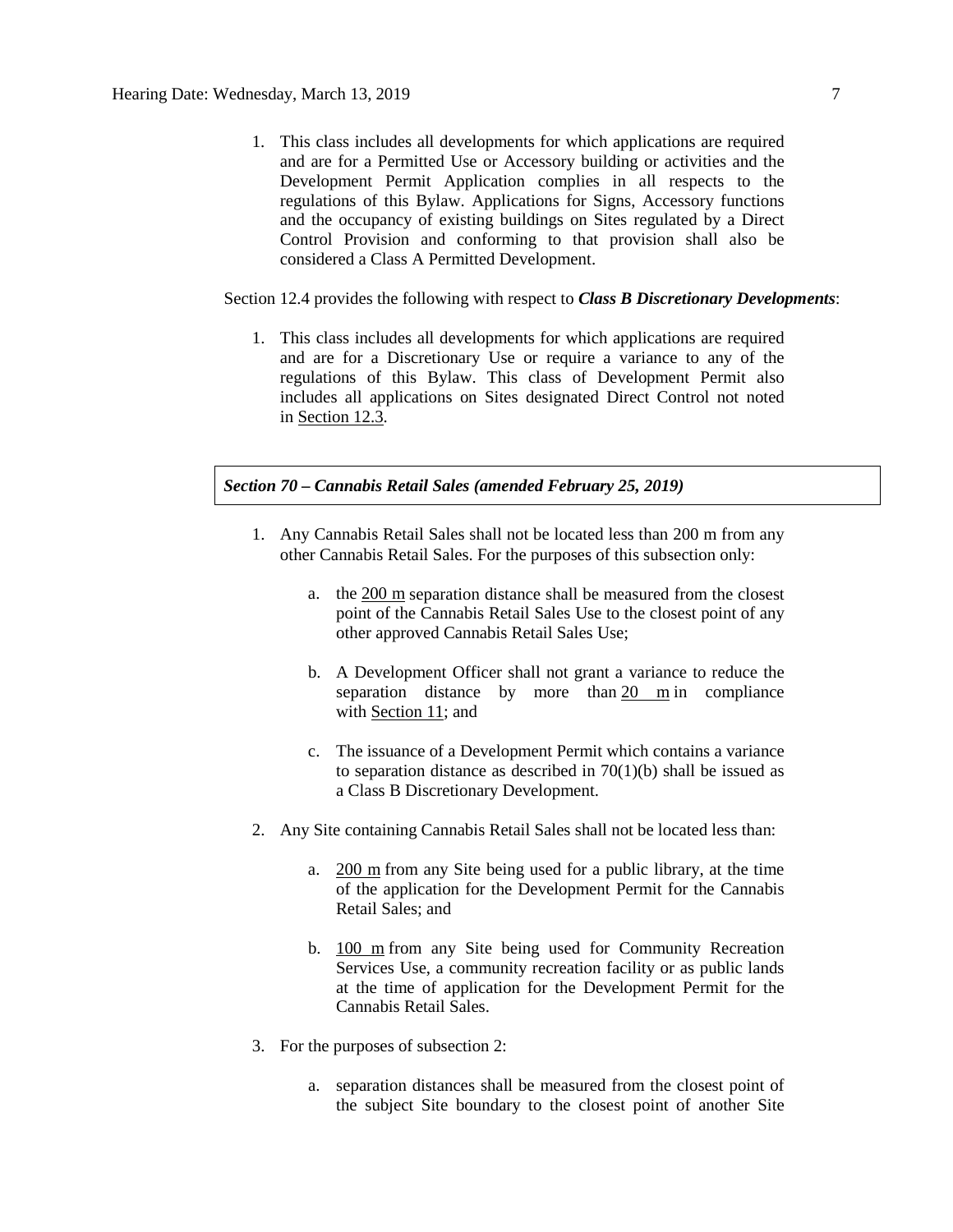## Hearing Date: Wednesday, March 13, 2019 8

boundary, and shall not be measured from Zone boundaries or from the edges of structures;

- b. the term "public library" is limited to the collection of literary, artistic, musical and similar reference materials and learning resources in the form of books, electronic files, computers, manuscripts, recordings and films for public use, and does not include private libraries, museums or art galleries.
- c. the term "community recreation facilities" means indoor municipal facilities used primarily by members of the public to participate in recreational activities conducted at the facilities, as per the Municipal Government Act; and
- d. the term "public lands" is limited to Sites zoned [AP,](https://webdocs.edmonton.ca/InfraPlan/zoningbylaw/ZoningBylaw/Part2/Urban/530_(AP)_Public_Parks_Zone.htm) and Sites zoned [A.](https://webdocs.edmonton.ca/InfraPlan/zoningbylaw/ZoningBylaw/Part2/Urban/540_(A)_Metropolitan_Recreation_Zone.htm)
- 4. Subsection 105(3) of the *Gaming, Liquor and Cannabis Regulation*, is expressly varied by the following:
	- a. any Site containing a Cannabis Retail Sales shall not be located less than:

#### *Public or private education*

i. [200 m](javascript:void(0);) from a Site being used for public or private education, at the time of the application for the Development Permit for the Cannabis Retail Sales;

#### *Provincial health care facility*

ii. [100 m](javascript:void(0);) from a Site being used for a provincial health care facility at the time of the application for the Development Permit for the Cannabis Retail Sales; and

#### *School reserve or municipal and school reserve*

iii. [100 m](javascript:void(0);) from a Site designated as school reserve or municipal and school reserve at the time of the application for the Development Permit for the Cannabis Retail Sales.

#### *Measurement of Separation Distances*

b. For the purposes of this subsection, separation distances shall be measured from the closest point of the subject Site boundary to the closest point of another Site boundary, and shall not be measured from Zone boundaries or from the edges of structures.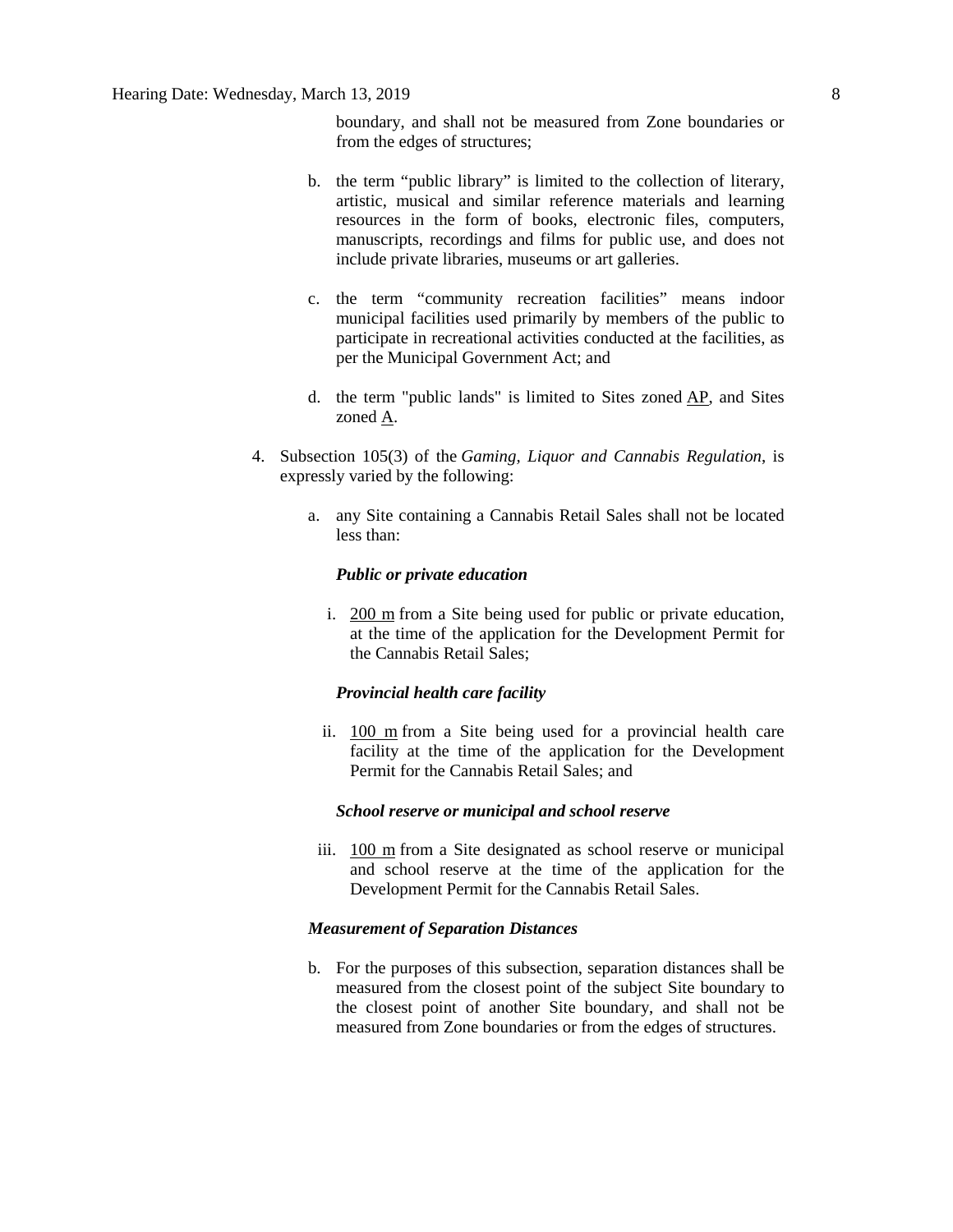### *Sites Greater than Two Hectares*

- c. For Sites that are greater than [2.0 ha](https://webdocs.edmonton.ca/InfraPlan/zoningbylaw/ZoningBylaw/Measurements/ih2.htm) in size and zoned either [CSC](https://webdocs.edmonton.ca/InfraPlan/zoningbylaw/ZoningBylaw/Part2/Commercial/320_(CSC)_Shopping_Centre_Zone.htm) or [DC2,](https://webdocs.edmonton.ca/InfraPlan/zoningbylaw/ZoningBylaw/Part2/Direct/720_(DC2)_Site_Specific_Development_Control_Provision.htm) that do not contain a public library at the time of application for the Development Permit for the Cannabis Retail Sales:
	- i. Subsection 70(2), and 70(4)(a) shall not apply; and
	- ii. the distances referred to in Subsection 105(3) of the *Gaming, Liquor and Cannabis Regulation* shall be expressly varied to 0 m.
- d. For the purposes of subsection  $70(4)(a)(i)$ , the term "public or private education" means a school as defined in subsection (1)(y)(i) and (1)(y)(ii) of the *School Act (as amended from time to time).*
- 5. Notwithstanding [Section 11](https://webdocs.edmonton.ca/InfraPlan/zoningbylaw/ZoningBylaw/Part1/Administrative/11__Authority_and_Responsibility_of_the_Development_Officer.htm) of this Bylaw, a Development Officer shall not grant a variance to subsection 70(2), 70(3)(a) or 70(4).

#### **Design Requirements**

- 6. Cannabis Retail Sales shall include design elements that readily allow for natural surveillance to promote a safe urban environment, where applicable and to the satisfaction of the Development Officer, including the following requirements:
	- a. customer access to the store is limited to a storefront that is visible from the street other than a Lane, or a shopping centre parking lot, or mall access that allows visibility from the interior of the mall into the store;
	- b. the exterior of all stores shall have ample transparency from the street;
	- c. Any outdoor lighting shall be designed to ensure a well-lit environment for pedestrians and illumination of the property; and
	- d. Landscaping shall be low-growing shrubs or deciduous trees with a high canopy at maturity to maintain natural surveillance.

#### Notice to Applicant/Appellant

Provincial legislation requires that the Subdivision and Development Appeal Board issue its official decision in writing within fifteen days of the conclusion of the hearing.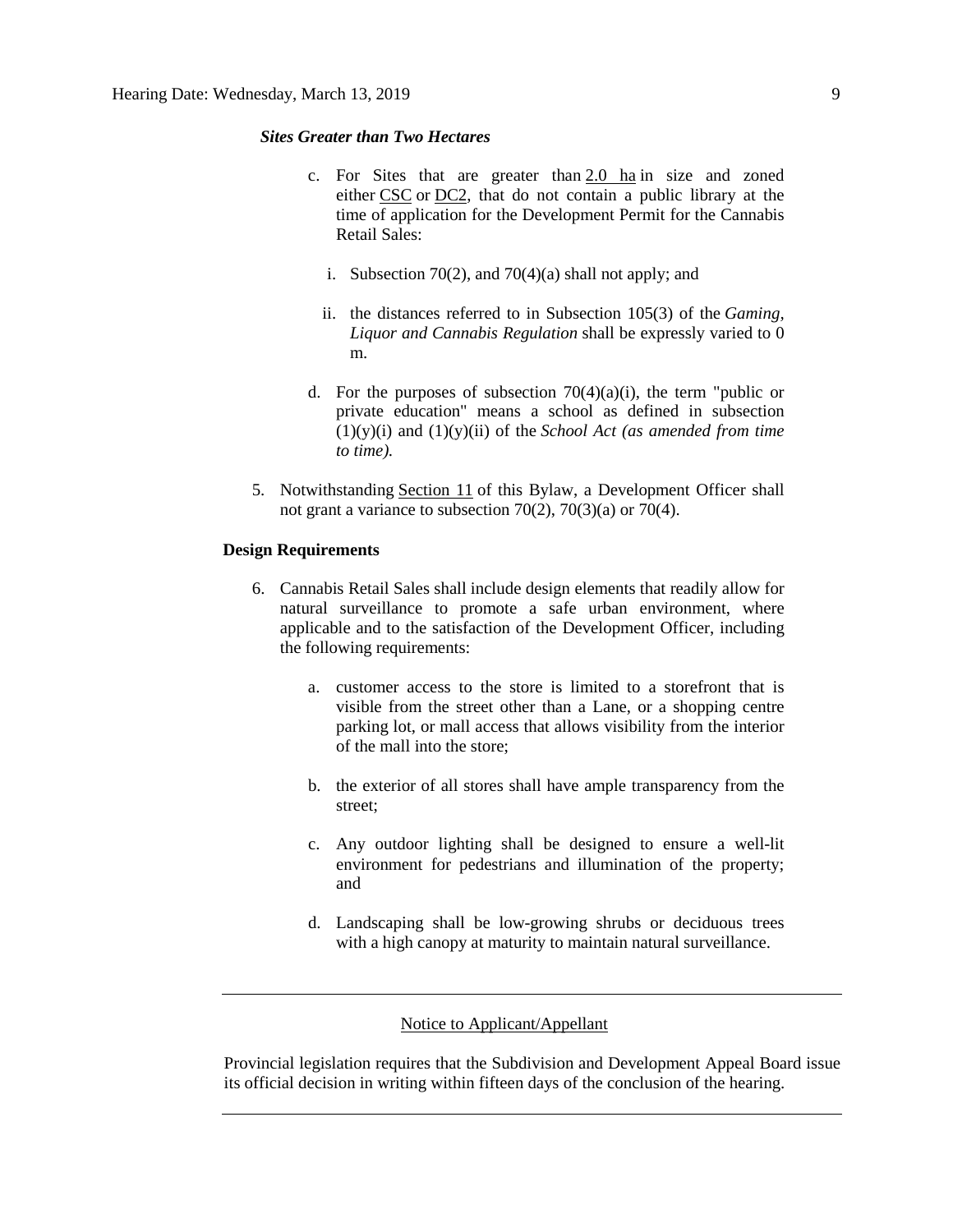| <b>Umonton</b>                                                                                                                                                                                                                               | Project Number: 296169793-001<br><b>Application Date:</b><br>OCT 26, 2018<br>Printed:<br>January 23, 2019 at 12:25 PM<br>Page:<br>$1$ of $2$ |  |  |  |  |  |  |  |  |
|----------------------------------------------------------------------------------------------------------------------------------------------------------------------------------------------------------------------------------------------|----------------------------------------------------------------------------------------------------------------------------------------------|--|--|--|--|--|--|--|--|
| <b>Major Development Permit</b>                                                                                                                                                                                                              |                                                                                                                                              |  |  |  |  |  |  |  |  |
| This document is a record of a Development Permit application, and a record of the decision for the undertaking described below, subject to<br>the limitations and conditions of this permit, of the Edmonton Zoning Bylaw 12800 as amended. |                                                                                                                                              |  |  |  |  |  |  |  |  |
| Applicant                                                                                                                                                                                                                                    | Property Address(es) and Legal Description(s)                                                                                                |  |  |  |  |  |  |  |  |
|                                                                                                                                                                                                                                              | 11404 - JASPER AVENUE NW<br>Plan B3 Blk 14 Lots 78-79                                                                                        |  |  |  |  |  |  |  |  |
|                                                                                                                                                                                                                                              | <b>Specific Address(es)</b>                                                                                                                  |  |  |  |  |  |  |  |  |
|                                                                                                                                                                                                                                              | Building: 11408 - JASPER AVENUE NW                                                                                                           |  |  |  |  |  |  |  |  |
|                                                                                                                                                                                                                                              |                                                                                                                                              |  |  |  |  |  |  |  |  |
| <b>Scope of Permit</b>                                                                                                                                                                                                                       |                                                                                                                                              |  |  |  |  |  |  |  |  |
| To change the use from General Retail Stores to Cannabis Retail Sales.                                                                                                                                                                       |                                                                                                                                              |  |  |  |  |  |  |  |  |
| <b>Permit Details</b>                                                                                                                                                                                                                        |                                                                                                                                              |  |  |  |  |  |  |  |  |
| Class of Permit: Class A                                                                                                                                                                                                                     | <b>Contact Person:</b>                                                                                                                       |  |  |  |  |  |  |  |  |
| Gross Floor Area (sq.m.):                                                                                                                                                                                                                    | Lot Grading Needed?: N                                                                                                                       |  |  |  |  |  |  |  |  |
| New Sewer Service Required: N                                                                                                                                                                                                                | NumberOfMainFloorDwellings:                                                                                                                  |  |  |  |  |  |  |  |  |
| Site Area (sq. m.):                                                                                                                                                                                                                          | Stat. Plan Overlay/Annex Area: (none)                                                                                                        |  |  |  |  |  |  |  |  |
| I/We certify that the above noted details are correct.                                                                                                                                                                                       |                                                                                                                                              |  |  |  |  |  |  |  |  |
| Applicant signature:                                                                                                                                                                                                                         |                                                                                                                                              |  |  |  |  |  |  |  |  |
| Approved<br>Issue Date: Jan 23, 2019 Development Authority: Chow, Stephen                                                                                                                                                                    |                                                                                                                                              |  |  |  |  |  |  |  |  |
|                                                                                                                                                                                                                                              |                                                                                                                                              |  |  |  |  |  |  |  |  |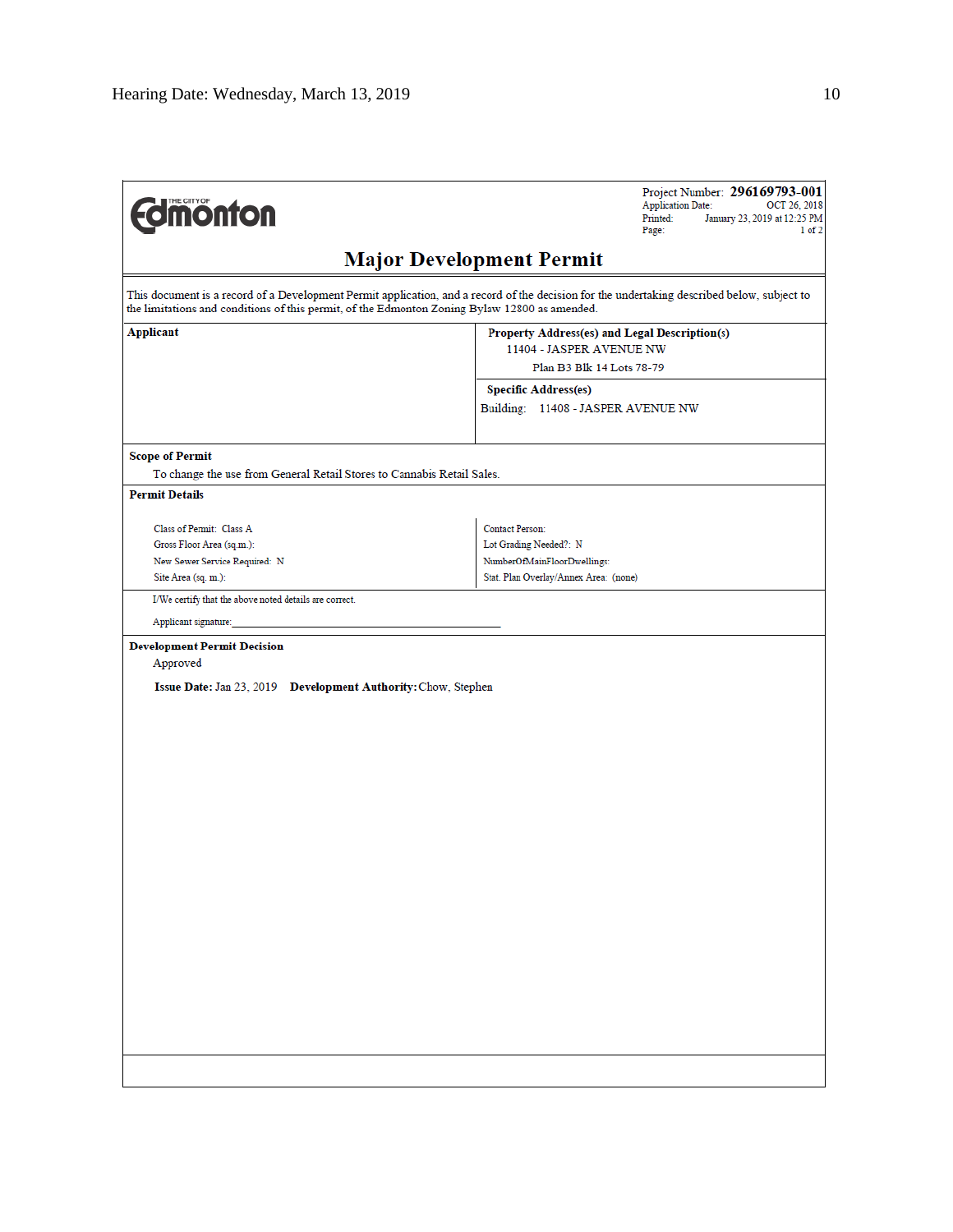| <b>dimonton</b>                                                                                                                                  |                                                                                                                                                                                                                                                                                                                                                                                                                                               |                    |          | <b>Application Date:</b><br>Printed:<br>Page: | Project Number: 296169793-001<br>OCT 26, 2018<br>January 23, 2019 at 12:25 PM<br>$2$ of $2$                                                                                                                                                                                                                                                                                                               |  |  |  |  |  |
|--------------------------------------------------------------------------------------------------------------------------------------------------|-----------------------------------------------------------------------------------------------------------------------------------------------------------------------------------------------------------------------------------------------------------------------------------------------------------------------------------------------------------------------------------------------------------------------------------------------|--------------------|----------|-----------------------------------------------|-----------------------------------------------------------------------------------------------------------------------------------------------------------------------------------------------------------------------------------------------------------------------------------------------------------------------------------------------------------------------------------------------------------|--|--|--|--|--|
| <b>Major Development Permit</b>                                                                                                                  |                                                                                                                                                                                                                                                                                                                                                                                                                                               |                    |          |                                               |                                                                                                                                                                                                                                                                                                                                                                                                           |  |  |  |  |  |
|                                                                                                                                                  | Subject to the Following Conditions<br>1) The Cannabis Retail Sales shall not commence operations until such time as the non-medical sale and distribution of Cannabis is<br>authorised by federal and provincial law.                                                                                                                                                                                                                        |                    |          |                                               |                                                                                                                                                                                                                                                                                                                                                                                                           |  |  |  |  |  |
| Permit.                                                                                                                                          | 2) The Cannabis Retail Sales must commence operations within nine (9) months of the date of issuance of this Development                                                                                                                                                                                                                                                                                                                      |                    |          |                                               |                                                                                                                                                                                                                                                                                                                                                                                                           |  |  |  |  |  |
|                                                                                                                                                  | 3) Exterior lighting shall be developed to provide a safe lit environment in accordance with Sections 51 and 58 and to the<br>satisfaction of the Development Officer.                                                                                                                                                                                                                                                                        |                    |          |                                               |                                                                                                                                                                                                                                                                                                                                                                                                           |  |  |  |  |  |
| Zoning Bylaw 12800).                                                                                                                             | 4) Any outdoor lighting for any development shall be located and arranged so that no direct rays of light are directed at any<br>adjoining properties, or interfere with the effectiveness of any traffic control devices. (Reference Section 51 of the Edmonton                                                                                                                                                                              |                    |          |                                               |                                                                                                                                                                                                                                                                                                                                                                                                           |  |  |  |  |  |
| <b>NOTES:</b>                                                                                                                                    |                                                                                                                                                                                                                                                                                                                                                                                                                                               |                    |          |                                               |                                                                                                                                                                                                                                                                                                                                                                                                           |  |  |  |  |  |
|                                                                                                                                                  | 1) An approved Development Permit means that the proposed development has been reviewed only against the provisions of the<br>Edmonton Zoning Bylaw. It does not remove obligations to conform with other legislation, bylaws or land title instruments such as<br>the Municipal Government Act, the ERCB Directive 079, the Edmonton Safety Codes Permit Bylaw or any caveats, covenants or<br>easements that might be attached to the Site. |                    |          |                                               |                                                                                                                                                                                                                                                                                                                                                                                                           |  |  |  |  |  |
|                                                                                                                                                  | 2) The Development Permit shall not be valid unless and until the conditions of approval, save those of a continuing nature, have<br>been fulfilled; and no notice of appeal from such approval has been served on the Subdivision and Development Appeal Board<br>within the time period specified in subsection 21.1 (Ref. Section 17.1).                                                                                                   |                    |          |                                               |                                                                                                                                                                                                                                                                                                                                                                                                           |  |  |  |  |  |
|                                                                                                                                                  | 3) Signs require separate Development Applications.                                                                                                                                                                                                                                                                                                                                                                                           |                    |          |                                               |                                                                                                                                                                                                                                                                                                                                                                                                           |  |  |  |  |  |
| as to the presence or absence of any environmental contaminants on the property.                                                                 |                                                                                                                                                                                                                                                                                                                                                                                                                                               |                    |          |                                               | 4) The City of Edmonton does not conduct independent environmental checks of land within the City. If you are concerned about<br>the suitability of this property for any purpose, you should conduct your own tests and reviews. The City of Edmonton, in issuing<br>this Development Permit, makes no representations and offers no warranties as to the suitability of the property for any purpose or |  |  |  |  |  |
| Examination review, you require construction drawings and the payment of fees. Please contact the 311 Call Centre for further<br>information.    |                                                                                                                                                                                                                                                                                                                                                                                                                                               |                    |          |                                               | 5) A Building Permit is required for any construction or change in use of a building. For a building permit, and prior to the Plans                                                                                                                                                                                                                                                                       |  |  |  |  |  |
| 6) This Development Permit is not a Business Licence. A separate application must be made for a Business Licence.                                |                                                                                                                                                                                                                                                                                                                                                                                                                                               |                    |          |                                               |                                                                                                                                                                                                                                                                                                                                                                                                           |  |  |  |  |  |
| <b>Rights of Appeal</b>                                                                                                                          |                                                                                                                                                                                                                                                                                                                                                                                                                                               |                    |          |                                               |                                                                                                                                                                                                                                                                                                                                                                                                           |  |  |  |  |  |
| This approval is subject to the right of appeal as outlined in Chapter 24, Section 683 through 689 of the Municipal Government<br>Amendment Act. |                                                                                                                                                                                                                                                                                                                                                                                                                                               |                    |          |                                               |                                                                                                                                                                                                                                                                                                                                                                                                           |  |  |  |  |  |
| Fees                                                                                                                                             |                                                                                                                                                                                                                                                                                                                                                                                                                                               |                    |          |                                               |                                                                                                                                                                                                                                                                                                                                                                                                           |  |  |  |  |  |
|                                                                                                                                                  | <b>Fee Amount</b>                                                                                                                                                                                                                                                                                                                                                                                                                             | <b>Amount Paid</b> | Receipt# | <b>Date Paid</b>                              |                                                                                                                                                                                                                                                                                                                                                                                                           |  |  |  |  |  |
| Major Dev. Application Fee<br><b>Total GST Amount:</b>                                                                                           | \$5,600.00<br>\$0.00                                                                                                                                                                                                                                                                                                                                                                                                                          | \$5,600.00         |          |                                               |                                                                                                                                                                                                                                                                                                                                                                                                           |  |  |  |  |  |
| <b>Totals for Permit:</b>                                                                                                                        | \$5,600.00                                                                                                                                                                                                                                                                                                                                                                                                                                    | \$5,600.00         |          |                                               |                                                                                                                                                                                                                                                                                                                                                                                                           |  |  |  |  |  |
|                                                                                                                                                  |                                                                                                                                                                                                                                                                                                                                                                                                                                               |                    |          |                                               |                                                                                                                                                                                                                                                                                                                                                                                                           |  |  |  |  |  |
|                                                                                                                                                  |                                                                                                                                                                                                                                                                                                                                                                                                                                               |                    |          |                                               |                                                                                                                                                                                                                                                                                                                                                                                                           |  |  |  |  |  |
|                                                                                                                                                  |                                                                                                                                                                                                                                                                                                                                                                                                                                               |                    |          |                                               |                                                                                                                                                                                                                                                                                                                                                                                                           |  |  |  |  |  |
|                                                                                                                                                  |                                                                                                                                                                                                                                                                                                                                                                                                                                               |                    |          |                                               |                                                                                                                                                                                                                                                                                                                                                                                                           |  |  |  |  |  |
|                                                                                                                                                  |                                                                                                                                                                                                                                                                                                                                                                                                                                               |                    |          |                                               |                                                                                                                                                                                                                                                                                                                                                                                                           |  |  |  |  |  |
|                                                                                                                                                  |                                                                                                                                                                                                                                                                                                                                                                                                                                               |                    |          |                                               |                                                                                                                                                                                                                                                                                                                                                                                                           |  |  |  |  |  |